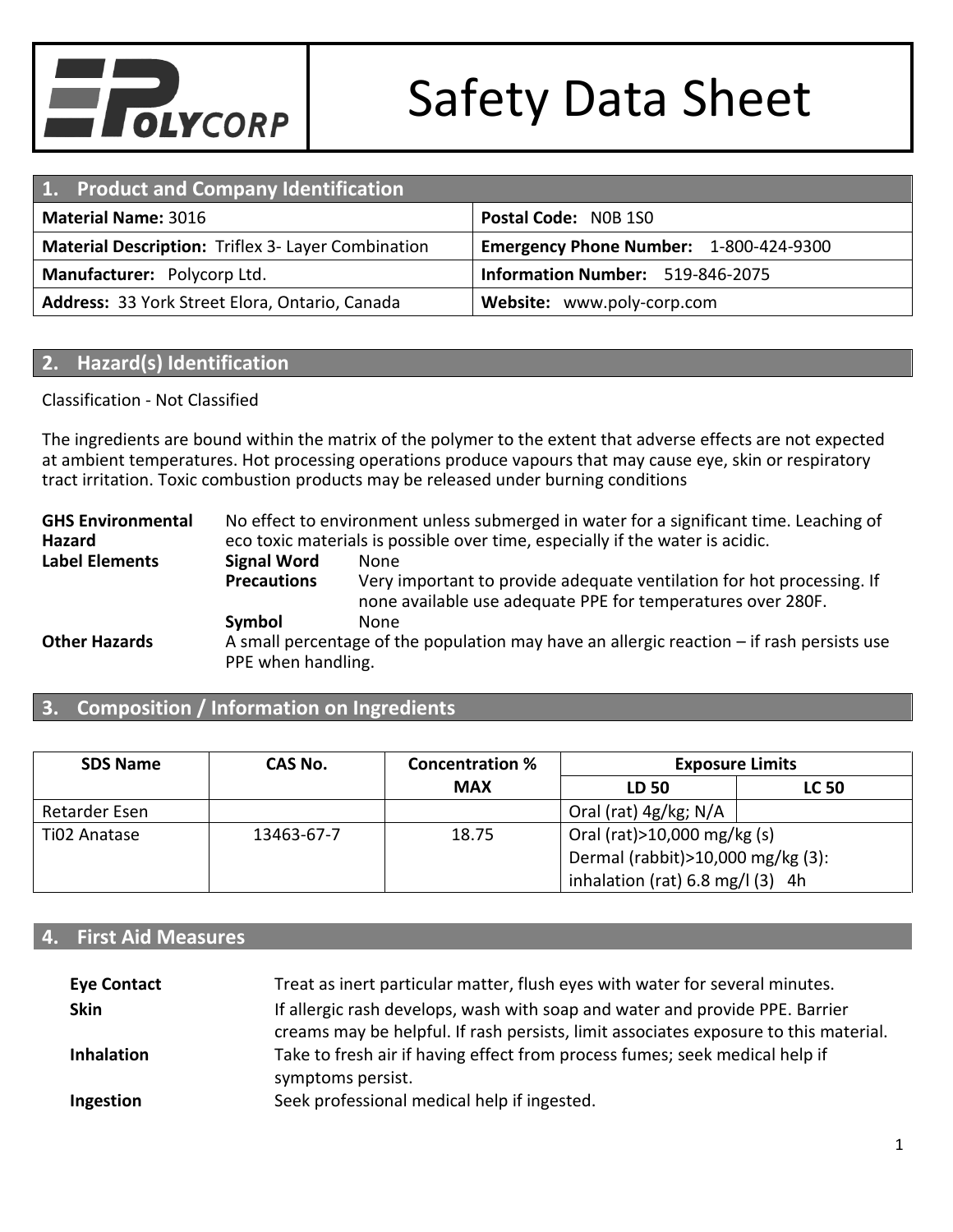

**Special Precautions** At high processing temperatures, fumes may be emitted which may cause irritation or chronic effects. Watch for symptoms like coughing, tearing or irritation of eyes or skin. Make sure there is adequate ventilation in all hot processes.

#### **5. Fire Fighting Measures**

| <b>Auto Ignition Temperature</b><br><b>Extinguishing Media</b> | >400°C (750°F)<br>Use extinguishing media suitable for Class A fires (ordinary combustibles).<br>Dry powder is not recommended because of lack of cooling capacity.<br>See Sec 10 for information on combustion products.                                            |
|----------------------------------------------------------------|----------------------------------------------------------------------------------------------------------------------------------------------------------------------------------------------------------------------------------------------------------------------|
| <b>Special Firefighting</b><br><b>Equipment and Procedures</b> | Do not enter confined fire space without proper protective equipment including<br>NIOSH approved self-contained breathing apparatus. Long term cooling of<br>extinguished rubber may be necessary to ensure its out because the rubber<br>insulates the heat within. |
| <b>Specific Hazards</b>                                        | Smoke from burning compound is very thick and may contain many toxic<br>chemicals. Avoid breathing any smoke.                                                                                                                                                        |

### **6. Accidental Release Measures**

| <b>Steps Taken if Material is</b>                     | If material is not exposed is not exposed to high heat, soiled or contaminated, it                                                                                                  |
|-------------------------------------------------------|-------------------------------------------------------------------------------------------------------------------------------------------------------------------------------------|
| <b>Released or Spilled</b>                            | can be reused indefinitely.                                                                                                                                                         |
| <b>Waste Disposal Method</b><br><b>General Advice</b> | Dispose of according to state or provincial legislation.<br>Use proper lifting techniques if re-pilling spilled compound. It shift weight quickly<br>so makes it awkward to handle. |

#### **7. Handling and Storage**

| <b>Storage</b>                               | Store between 15° and 35°C to avoid onset of curing reaction and prevent<br>crystalization of NR                                                                                                                                                                                                                                                                                                                                              |
|----------------------------------------------|-----------------------------------------------------------------------------------------------------------------------------------------------------------------------------------------------------------------------------------------------------------------------------------------------------------------------------------------------------------------------------------------------------------------------------------------------|
| <b>Handling</b><br><b>Special Safeguards</b> | When handling, you should always wash hands before eating, drinking or smoking.<br>Must have adequate ventilation if heated to high temperatures. This becomes<br>more important as the temperature goes up. Mill processing at 200F generates<br>minimal fumes but more care must be taken with curing fumes over 300F.<br>Injection moulding over 350F can produce reaction products which haven't been<br>determined and may be hazardous. |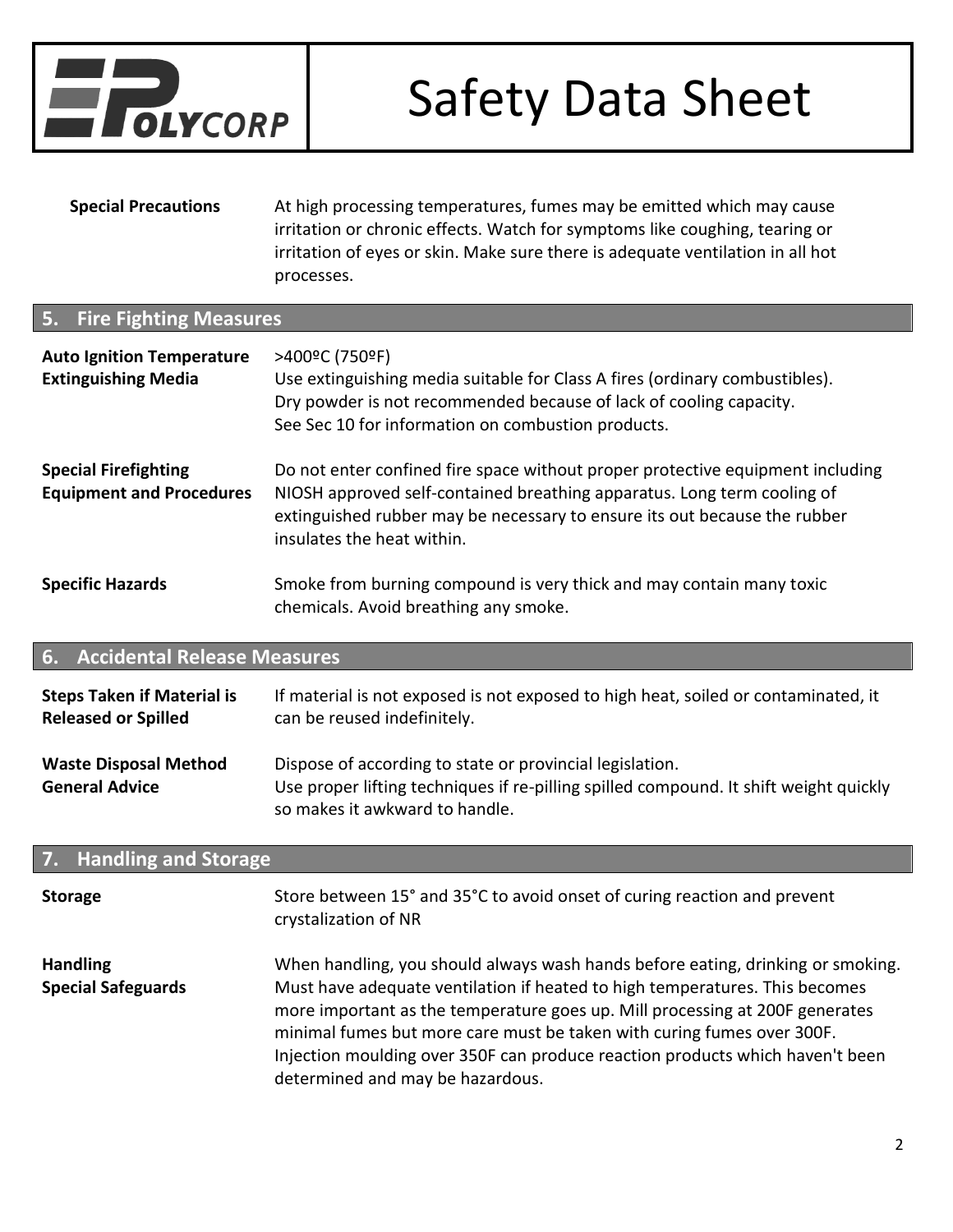

**General Advice** When storing large amounts of cured material some ventilation is recommended to prevent nitrosamine buildup.

### **8. Exposure Controls / Personal Protection**

| <b>Respiratory Protection</b> | Not required at ambient temperature. May need respiratory protection if<br>ventilation at high temperature processing is not adequate.                                                                                                                                |
|-------------------------------|-----------------------------------------------------------------------------------------------------------------------------------------------------------------------------------------------------------------------------------------------------------------------|
| <b>Protective Gloves</b>      | Gloves are recommended as a precautionary measure.                                                                                                                                                                                                                    |
| <b>Eye Protection</b>         | Follow facility guidelines. If adequate ventilation, physical eye protection should<br>not be necessary.                                                                                                                                                              |
| <b>Ventilation</b>            | Should have local exhaust to keep processing vapours below permissible levels.<br>The CFP rating will depend on the quantity of material being passed through and<br>the temperature involved. Engineer the system well over expected fume levels as<br>a precaution. |
| <b>Other</b>                  | Use of barrier creams on hands may be beneficial for a person that is susceptible<br>to developing skin rashes.                                                                                                                                                       |
| <b>Thermal Hazards</b>        | Compound builds heat quickly on mill or in extrusion operations. Wear heat<br>resistant gloves when handling.                                                                                                                                                         |

### **9. Physical & Chemical Properties**

| <b>Boiling Point</b>         | Not applicable                                                      |
|------------------------------|---------------------------------------------------------------------|
| <b>Freezing Point</b>        | About -40F                                                          |
| <b>Specific Gravity</b>      | 1.25                                                                |
| <b>Solubility in Water</b>   | Insoluble – small parts of the mixture may dissolve in acidic water |
| <b>Flammability</b>          | Very difficult to get burning                                       |
| Appearance                   | Black rubbery solid                                                 |
| <b>Auto Ignition Temp.</b>   | >400 C                                                              |
| <b>Viscosity</b>             | Solid at room temperature                                           |
| Odor                         | Slightly aromatic                                                   |
| <b>Flash Point</b>           | Approximately 288 to 343 C                                          |
| <b>Partition Coefficient</b> | Not applicable                                                      |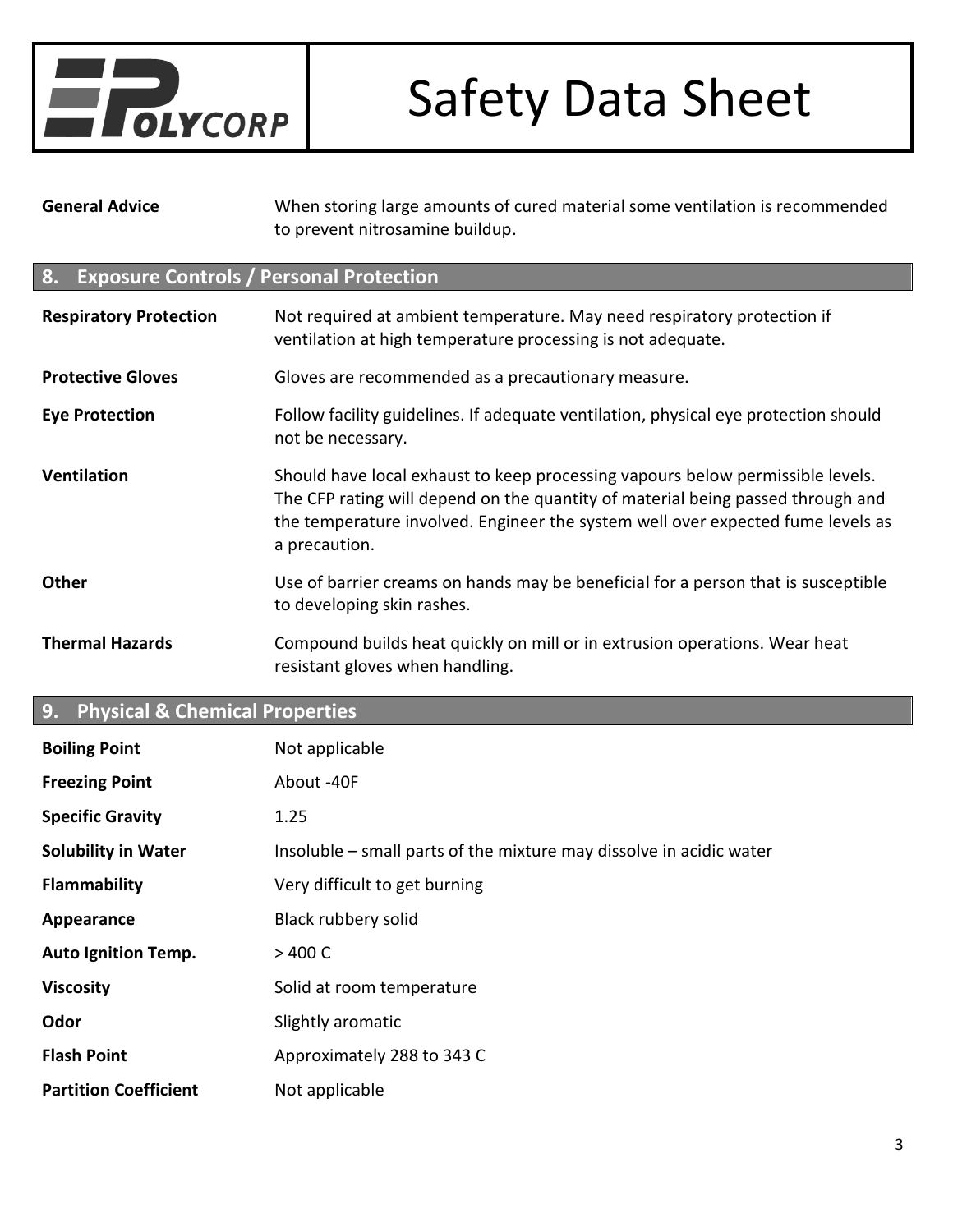

### **10. Chemical Stability & Reactivity Information**

| Reactivity                      | None                                                                                                                                                    |
|---------------------------------|---------------------------------------------------------------------------------------------------------------------------------------------------------|
| <b>Stability</b>                | <b>Stable</b>                                                                                                                                           |
| <b>Hazardous Polymerization</b> | Will not occur                                                                                                                                          |
| Incompatibility                 | Not reactive with other substances at ambient temperature. A vulcanization<br>reaction will begin to take place at temperatures exceeding 100°C (212°F) |
| <b>Conditions to Avoid</b>      | None                                                                                                                                                    |
| <b>Hazardous Decomposition</b>  | Carbon Monoxide, carbon dioxide, smoke, oxides of nitrogen                                                                                              |

#### **11. Toxicological Information**

| <b>SDS Name</b> | CAS No.    | <b>Concentration %</b> | <b>Exposure Limits</b>                     |              |
|-----------------|------------|------------------------|--------------------------------------------|--------------|
|                 |            | <b>MAX</b>             | LD 50                                      | <b>LC 50</b> |
| Retarder Esen   |            |                        | Oral (rat) 4g/kg; N/A                      |              |
| Ti02 Anatase    | 13463-67-7 | 18.75                  | Oral (rat) > 10,000 mg/kg (s)              |              |
|                 |            |                        | Dermal (rabbit) > 10,000 mg/kg (3):        |              |
|                 |            |                        | inhalation (rat) $6.8 \text{ mg/l}$ (3) 4h |              |

#### **INFORMATION ON THE LIKELY ROUTES OF EXPOSURE**

Inhalation and Eye: Not an issue unless compound is processed at a high temperature which volatilizes some components. This is accentuated as the temperature increases because the volatiles can interact with each other. These components are a very small part of the compound.

Skin: Not an issue unless the worker has an allergic reaction to one of the components - allergic contact dermatitis is rare

Ingestion: Not an issue if a small amount ingested although not advisable. Very difficult to ingest large amounts.

#### **SYMPTOMS RELATED TO THE PHYSICAL, CHEMICAL AND TOXICOLOGICAL CHARACTERISTICS**

Inhalation: May have throat and/or nose irritation. More severe exposure may result in dizziness, nausea or headache.

Eye: May have irritation to the eyes, redness, or tearing.

Skin: May have a rash on areas that are exposed to compound contact or the volatiles from hot processing. Rash should go away if removed from exposure.

Ingestion: Not known

#### **DELAYED AND IMMEDIATE EFFECTS AND ALSO CHRONIC EFFECTS FROM SHORT AND LONG TERM EXPOSURE**

Delayed Effects: none known Chronic Effects short term: none known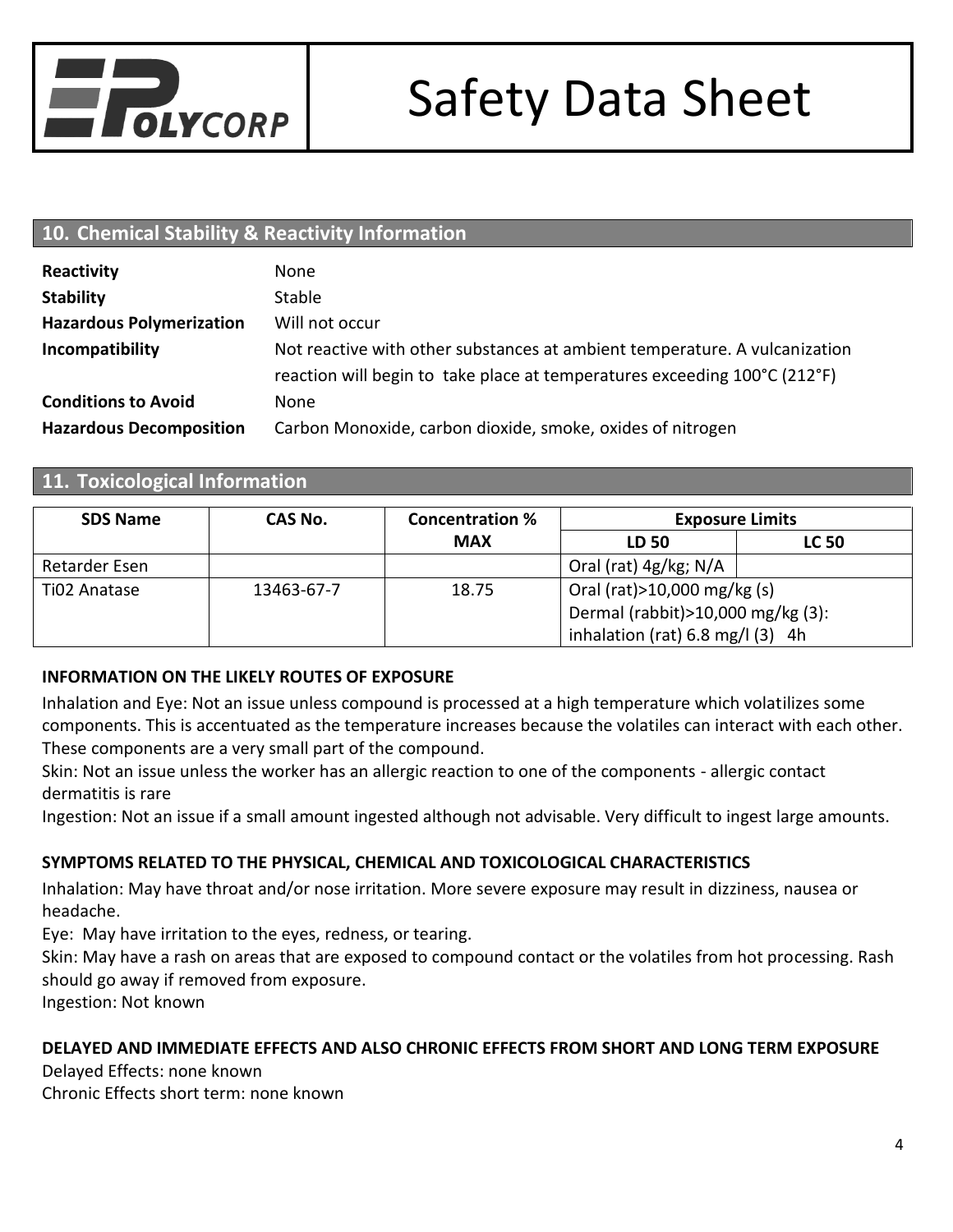

Chronic Effects long term: none known

#### **WHERE SPECIFIC CHEMICAL DATA ARE NOT AVAILABLE**

Burning of any rubber compound produces a lot of toxic chemicals which are not readily identifiable. Be aware that the smoke and fumes from burning compound are very hazardous.

#### **INTERACTIVE EFFECTS**

None known

#### **NUMERIC MEASURES OF TOXICITY (SUCH AS ACUTE TOXICITY ESTIMATES)**

Not able to find lethal dose information on rubber compound as a mixture - expected to be very high. Oral (rat) LD50 - not determined Dermal (rabbit) LD50 - not determined

#### **12. Ecological Information**

Overview: The compound contains small amounts of chemicals that are hazardous to marine plant life and fish. These chemicals are encapsulated in the insoluble rubber matrix which prevents these materials from reaching the environment at harmful levels. On that basis we consider the compound safe for the environment unless immersed in water for long periods of time. As many of these chemicals are insoluble normally, the hazard is still fairly low unless the water is acidic in which case the leaching is accelerated. It is also accelerated when the compound is ground to a fine powder since the surface area is much greater. As a precaution, do not leave the compound submerged in acidic water for any length of time and not for long periods at pH normal.

| Impact                               | Not determined    |
|--------------------------------------|-------------------|
| <b>Toxicity</b>                      | Not determined    |
| <b>Persistence and Degradability</b> | Not determined    |
| <b>Bioaccumulation</b>               | Not determined    |
| <b>Mobility in Soils</b>             | Mobility very low |

#### **13. Disposal Considerations**

| <b>Disposal of Waste</b> | Disposal in landfill recommended if material can't be reused. Check local |
|--------------------------|---------------------------------------------------------------------------|
| Compound                 | regulations to make sure it is acceptable in your area.                   |